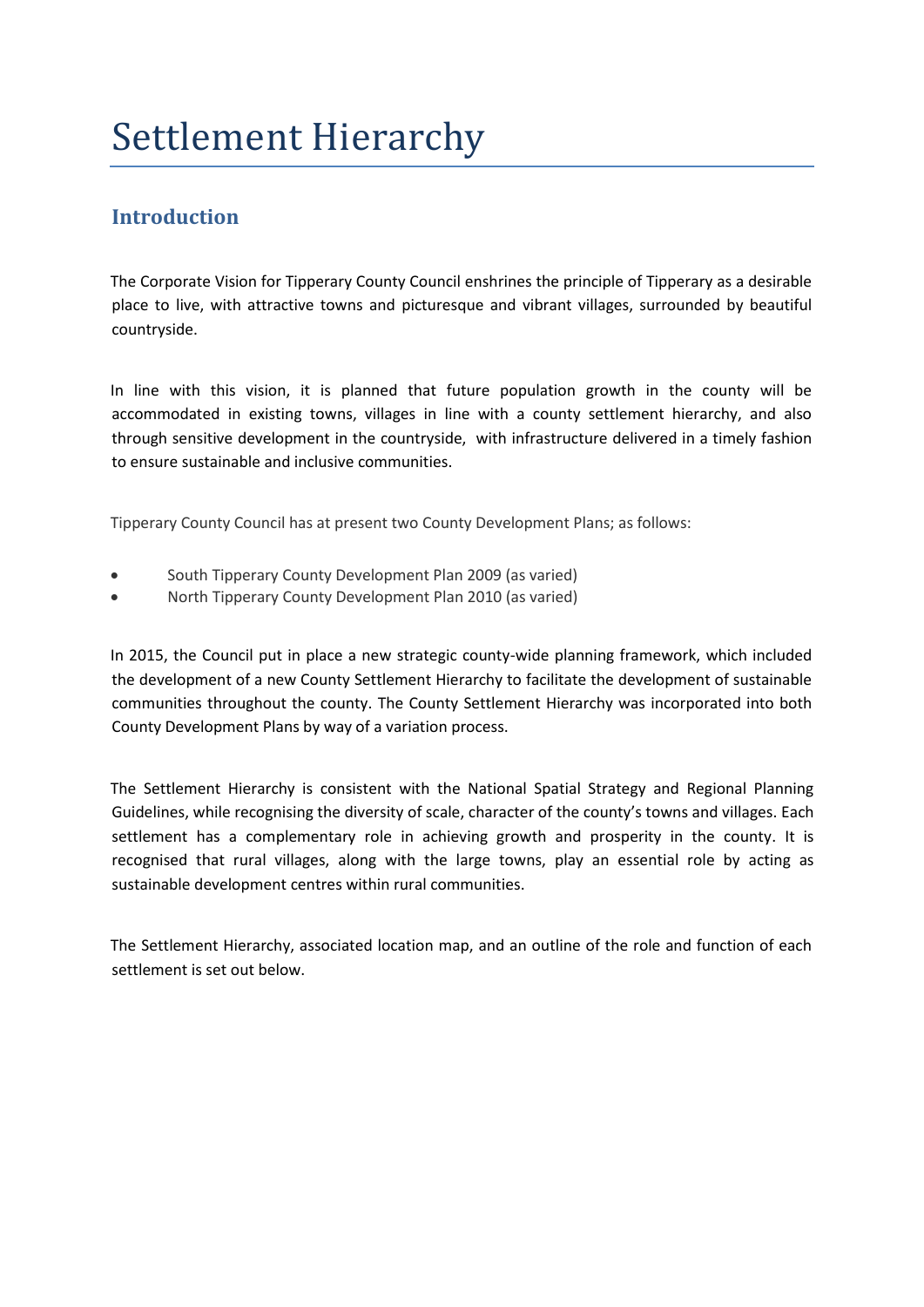#### **Figure 1: Tipperary County Settlement Hierarchy**



Ardfinnan, Ballina/Killaloe, Ballingarry, Ballyclerihan, Ballyporeen, Bansha, Boherlahan, Borrisokane, Borrisoleigh, Cappawhite, Clogheen, Cloughjordan, Dundrum, Emly, Fethard, Golden, Gortnahoe, Holycross, Hollyford, Killenaule, Kilsheelan, Limerick Junction, Lisvarrinane, Littleton, Mullinahone, NewInn, Newcastle, Newport, Newtown, Portroe, Puckaun, Silvermines, Templetuohy, Toomevara, Twomileborris

#### **26 Local Service Centres**

**Annacarthy, Ardcroney, Ballynonty, Ballypatrick, Ballysloe, Burncourt, Cloneen, Clonoulty, Donaskeagh, Donohill, Drangan, Dromineer, Dualla, Glengoole, Grangemockler, Kilfeakle, Lattin, Lisronagh, Lorrha, Monard, Rathcabbin,Rearcross, Rosegreen, Terryglass, The Commons, Upperchurch**

#### **58 Settlement Nodes**

**Aglish, Ahenny, Ardmayle, Ballagh, Ballinahinch, Ballinderry, Ballingarry, Ballinure, Ballycahill, Ballycommon , Ballylooby, Ballymackey/Ballinree, Ballynaclough, Ballyneill, Birdhill, Boher, Carrig, Carrigahorig, Castleiney, Clonakenny, Clonmore, Coalbrook, Coolbaun, Cullen, Dolla, Drom, Drumbane, Faugheen, Garrykennedy, Goatenbridge, Gortagarry, Gouldscross Grange, Grange (Clonmel), Horse & Jockey, Kilbarron, Kilcash, Kilcommon, Kileen, Killusty, Kiloscully, Kilross, Knock, Knockavilla, Lelagh, Loughmore, Marlfield, Moycarkey, Moyglass, Moyne, Ninemilehouse, Riverstown, Rossadrehid, Rossmore, Solohead, Templederry, The Ragg, Thomastown, Toem**

**Open Countryside**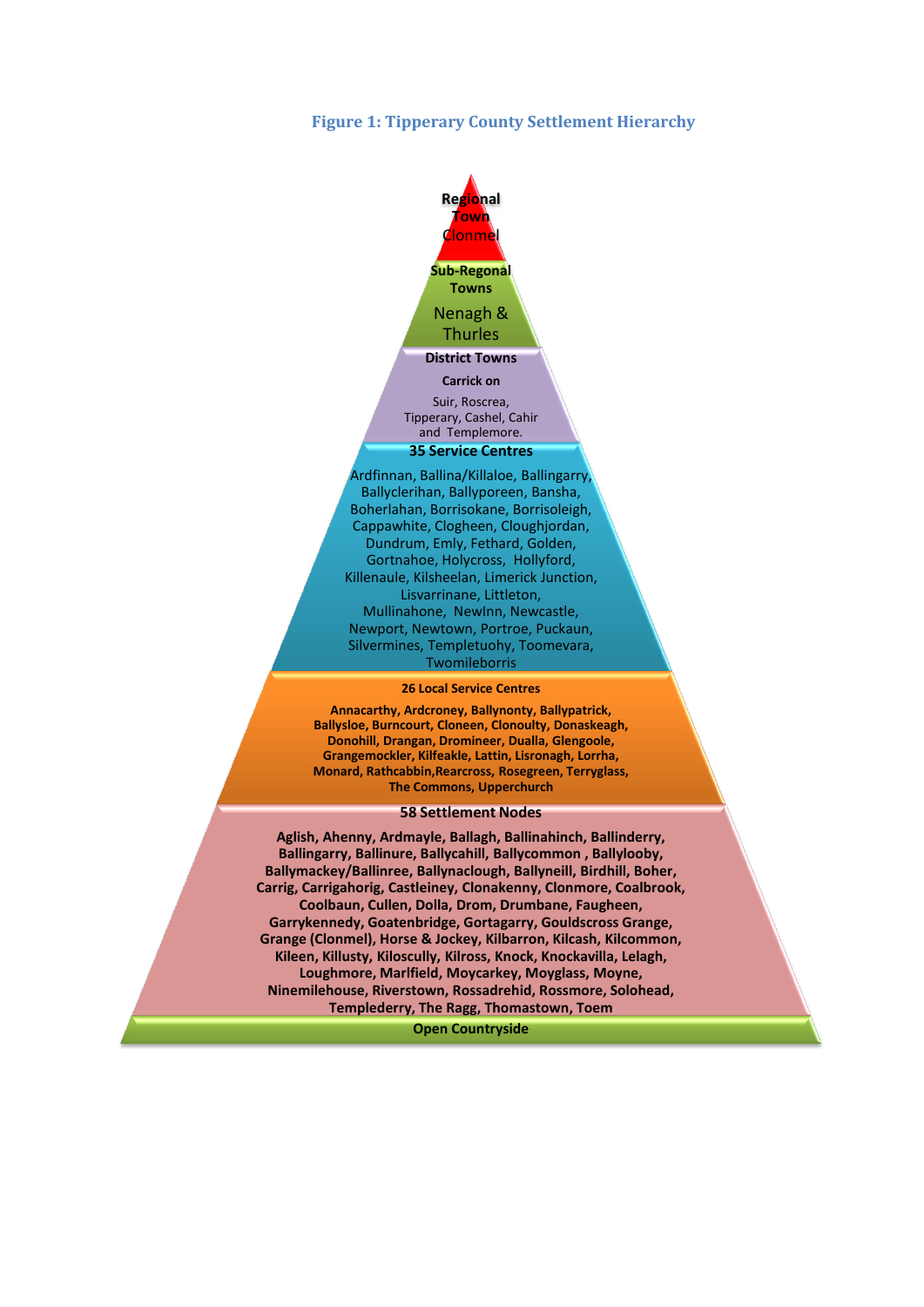#### **Map 1: Location of Settlements in Tipperary<sup>1</sup>**



 $\overline{a}$ 

 $<sup>1</sup>$  Prepared by the GIS team in May 2016.</sup>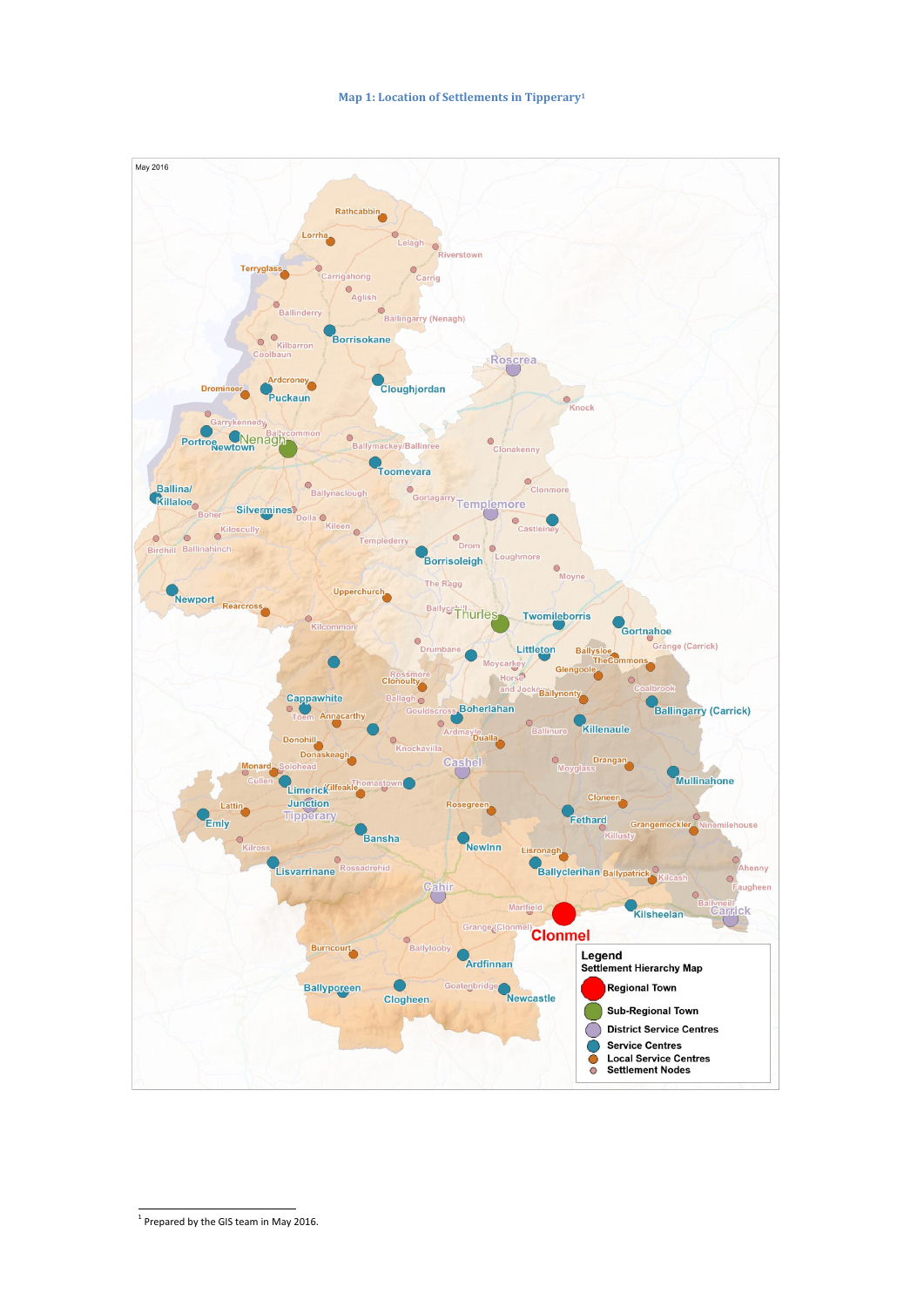## **Regional Town - Clonmel**

As the largest town in Tipperary, Clonmel is designated as a regional level town with economic and social indicators operating in line with, or above designated 'Hub' town status. Clonmel is targeted for expansion with an important role in realising balanced regional development and providing regional level retailing as outlined in the Retail Planning Guidelines for Local Authorities (DECLG 2012). Clonmel has significant potential to attract large employers and regional services, amenities and infrastructure to Tipperary.

The Council will support the role of Clonmel as a location for large-scale and high-tech industry, third-level education and as a strong and attractive residential centre with a growing population.

## **Sub-Regional Towns - Nenagh and Thurles**

Nenagh and Thurles provide complementary roles to Clonmel as regional towns in the hinterland of the Limerick-Shannon Gateway. Both are strategically located in the centre and north of the county and are supported by national rail and road transport infrastructure. Both towns offer a range of service functions to attract and drive future growth in the county. The Council will support the role of Nenagh and Thurles recognising their favourable locations close to transport links and their capacity to accommodate new employment development and services.

### **District Service Centres**

Carrick on Suir, Tipperary Town, Cashel, Cahir, Roscrea and Templemore have been identified as District Towns due to their respective strategic locations and roles in Tipperary. Collectively the District Towns underpin and strengthen rural Tipperary.

It is envisaged that each of these towns will continue to grow as part of a balanced urban structure and in support of the higher tier settlements. The residential function of these centres will be strengthened and improved, and they will be promoted as desirable places in which to live and work. The District Centres will continue to perform an important role in the county by providing employment opportunities, high quality retail choice, regional transport services and community services for their hinterlands in line with their capacities for growth and expansion.

Large scale commercial and industrial development will be facilitated and promoted in Regional, Sub-Regional and District Towns which have a critical mass and service infrastructure to support such development